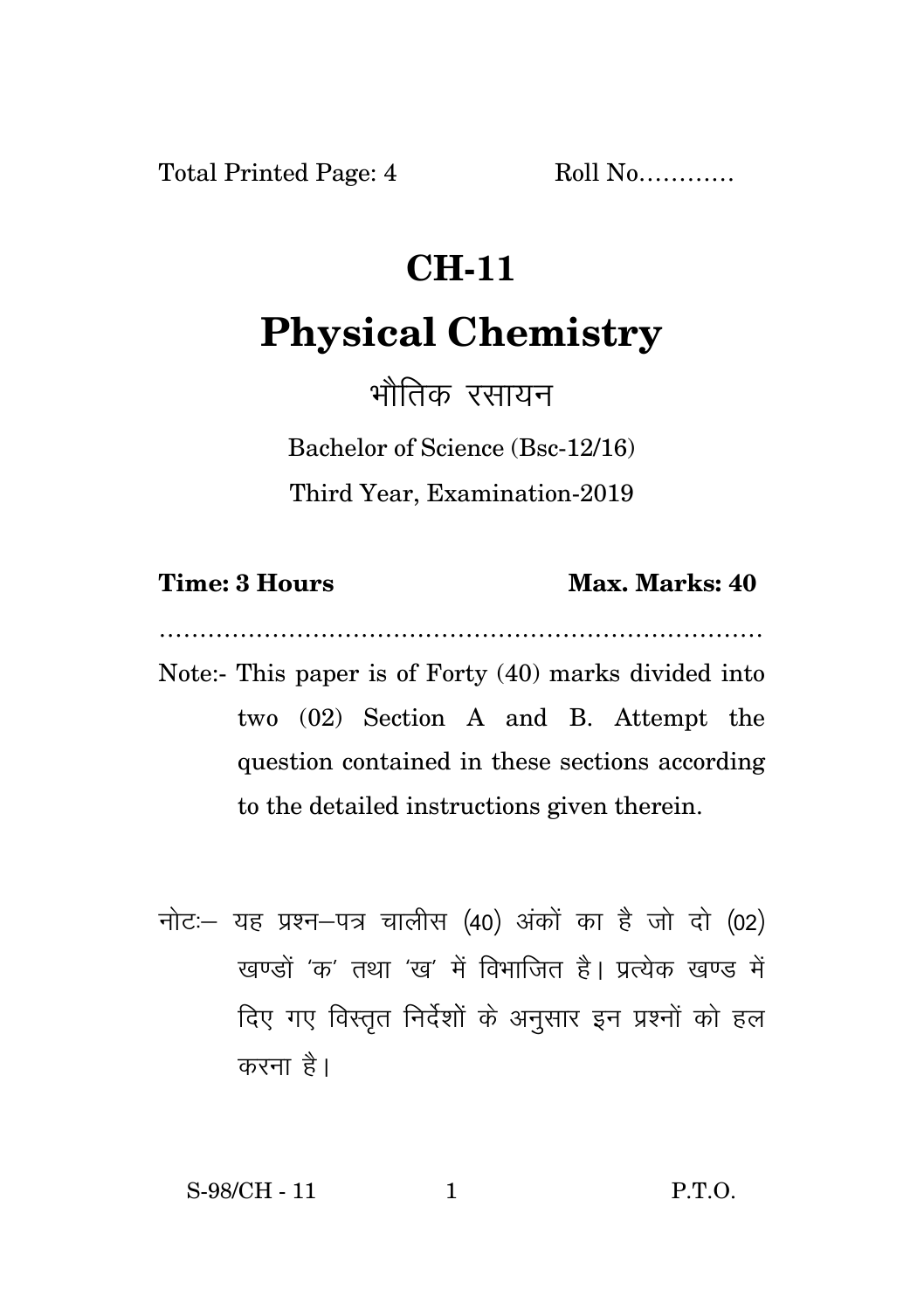Section-A (खण्ड–क)

(Long Answer Type Question) (दीर्घ उत्तरीय प्रश्न)

- Note:- Section A contains Three (03) long answertype questions of Ten (10) marks each. Learners are required to answer any Two  $(02)$  questions only.  $(2 \times 10=20)$
- नोट: खण्ड 'क' में तीन (03) दीर्घ उत्तरीय प्रश्न दिये गये हैं। प्रत्येक प्रश्न के लिए दस (10) अंक निर्धारित हैं। शिक्षार्थियों को इनमें से केवल दो (02) प्रश्नों के उत्तर  $\vec{a}$ ने हैं।
- 1. What are the postulates of quantum mechanics? Based on the postulates of quantum mechanics, derive Schrodinger wave equation?

क्वांटम यांत्रिकी के सिद्धान्त क्या है? क्वांटम यांत्रिकी सिद्धान्त के आधार पर श्रोडिंगर समीकरण को निकालिए ।

- 2. What do you understand by photo electric effect? Discuss its application? फोटो विद्यत प्रभाव से आप क्या समझते है? इसकी उपयोगिता का वर्णन कीजिए।
- 3. What do you understand by infrared spectroscopy? Discuss the applications of infrared spectroscopy?

इन्फ्रारेड स्पेक्टोस्केपी से आप क्या समझते है? इन्प्रारेड स्पेक्टोस्कोपी के अनप्रयोगों को बताइएं।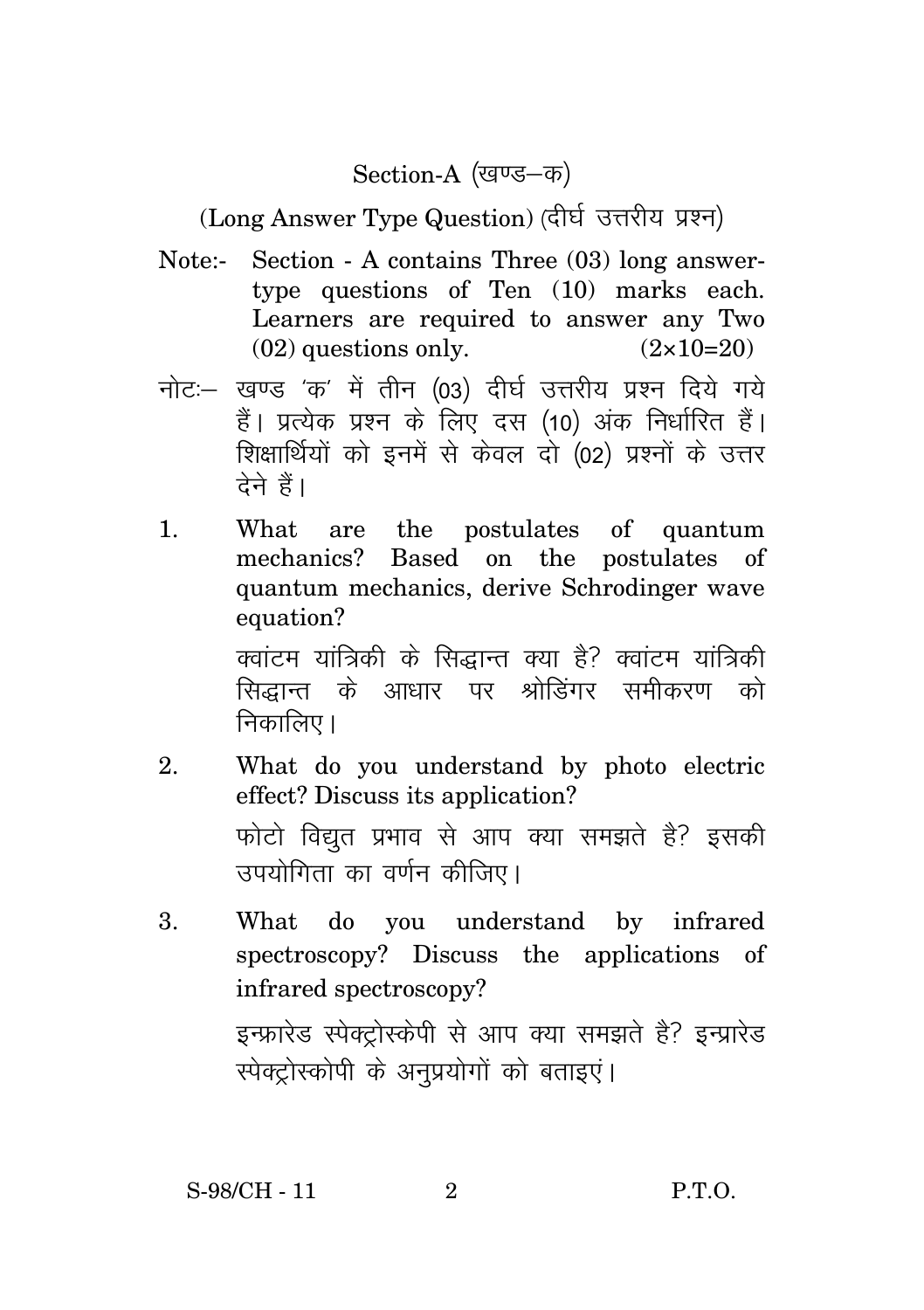## Section-B (खण्ड–ख)

(Short Answer Type Question) (लघ उत्तरीय प्रश्न)

- Note:- Section-B contains six (06) short answer type questions of five (05) marks each. Learners are required to answer any four (04) questions only.  $(5 \times 4=20)$
- **नोट**: खण्ड 'ख' में छः (06) लघु उत्तरीय प्रश्न दिये गये हैं। प्रत्येक प्रश्न के लिए पाँच (05) अंक निर्धारित हैं। शिक्षार्थियों को इनमें से केवल चार (04) प्रश्नों के उत्तर देने हैं।
- 1. Explain de Broglie's wave equation

डी बोगली की तरंग समीकरण की व्याख्या कीजिए।

2. Derive relation between osmotic pressure and rapour pressure lowering of an ideal solution.

> किसी आदर्श विलयन के परासरण दाब तथा वाष्प दाब अवनमन के मध्य सम्बन्ध व्यत्पन्न कीजिए।

- 3. Give an account of any two of the following :
	- (a) Frank Condon Principle
	- (b) Abnormal colligative properties.
	- (c) Internal conversion (IC) and intersystem crossing (ISC)

S-98/CH - 11 3 P.T.O.